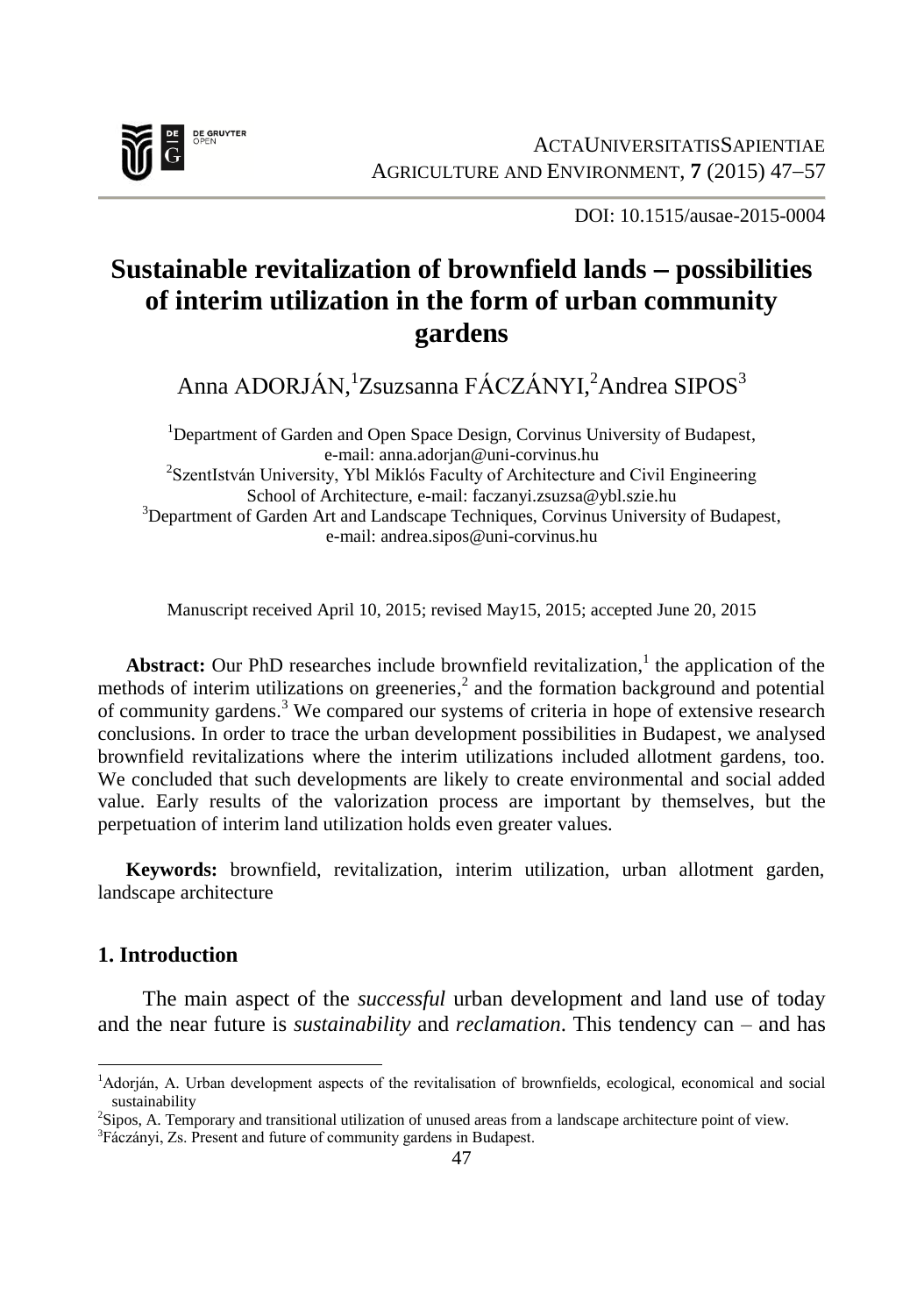to – be followed in land use by revitalizing "brown belts," brownfield areas, and former industrial areas.

### *Reclamation*

Brownfield sites present great development opportunities for cities as reclamation of sites; however, their revitalization meets significant difficulties. We use the term "brownfield" as it is accepted in the Hungarian terminology:

"A brownfield is a less efficiently utilized (underused), sometimes exhausted ex-industrial area. But the badly utilized or abandoned railway and emptied military territories can be considered brownfields as well." [1]

After the successful transition, these areas and their open spaces can once again become an organic part of the cultural and economic life of the city, the local identity, and the green surface system as well.

### *Success*

We consider successful those brownfield renewal projects which have a positive effect on the users of the territory from an economic, social, and environmental point of view.

Brownfield redevelopment projects and especially its open spaces are in a serious disadvantage in comparison with greenfield developments since during their earlier utilization they were affected by different human activities which might call for a significant amount of damage control. Environmental decontamination and the elimination of hazards might account for 50–70% of the total budget, and this only results in a completely neutral, harmless area with no specific values of its own. This is why the reuse of such territories and the rehabilitation of its open spaces is an even greater achievement.

Due to the differences between the sites, the diversity of goals and available tools, it is difficult to formulate guidelines for their reuse that could be applied anywhere in order to be "successful". Among the wide range of tools, there is the interim and temporary utilization, which may contribute to the success of the renewal of an area [2 b].

The key to a successful redevelopment is also the renewal of the image of the property, which can either be done quickly, and with large investments or by more subtle means but in a longer time period. Our opinion is that after the economic crisis the urban development needs a new approach in which the slower and more community-based renewals get a bigger role. Interim utilization is a part of that, and these can provide opportunities for community involvement and development as well.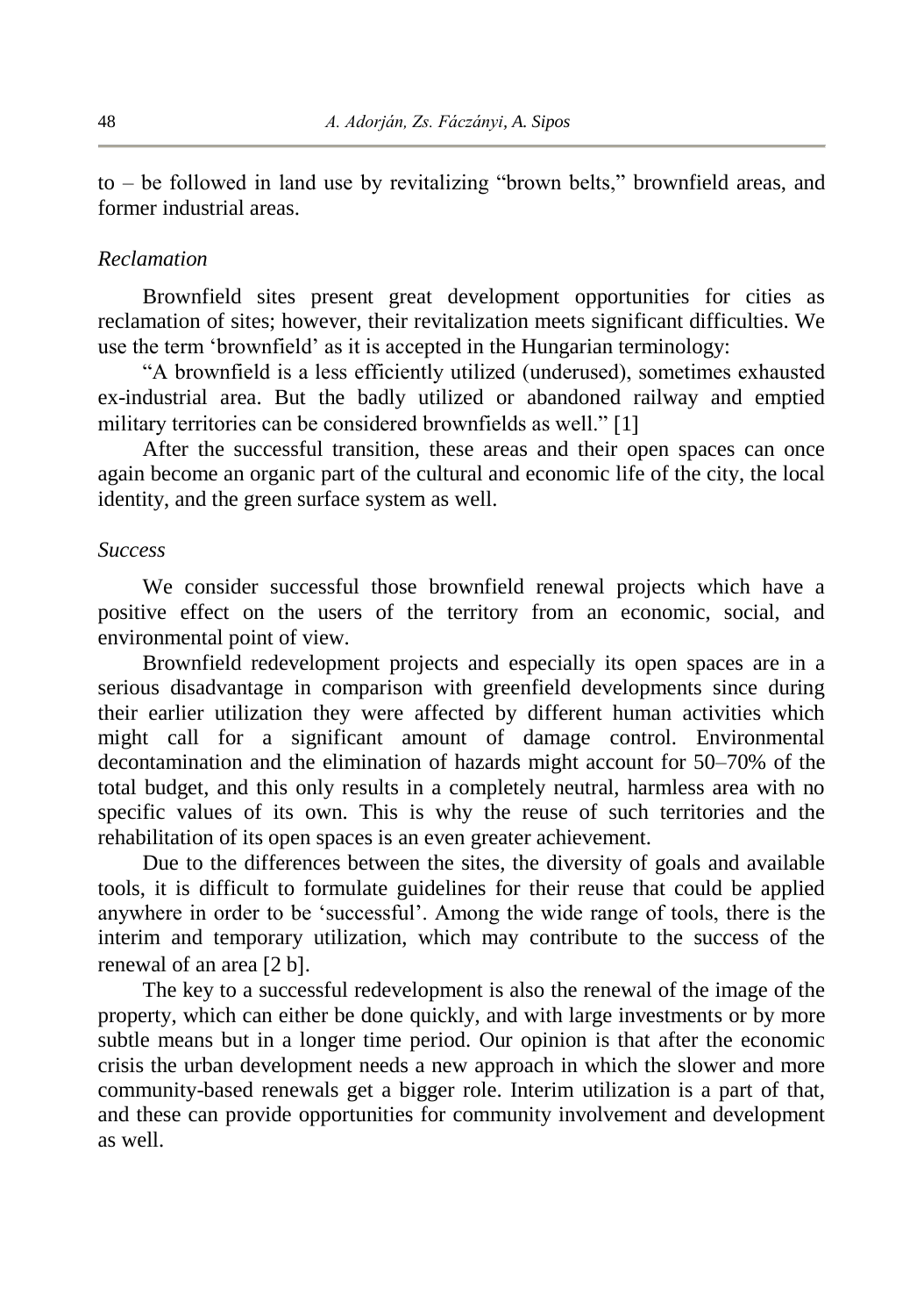### *Sustainability*

"Europe needs cities and regions which are strong and good to live in.", states the Leipzig Charter on Sustainable European Cities, which was presented at the time of the German presidency of the Council of the European Union, in May 2007, at the informal meeting of the ministers. The Charter emphasizes the fact that local governments should pay special attention to the cities' efficiency, to the quality of the built environment, and to sustainability.

The sustainable redevelopment in the cases of brownfields or any other underused areas means land utilizations which improve the city from an ecological point of view, but its creation, maintenance, and operation do not burden the economy. In the case of open spaces, the degree of utilization of the property depends on the community forming capabilities of the functions and on a longer term on the presence of a layer with an adequate system of preferences.

The interim utilizations, and within those the functions of the allotment gardens, meet these criteria. In this article, we look at the roles of interim utilization and allotment gardens in the successful and sustainable revitalization of brownfields.

### **2. Materials and methods**

We look at the methods of interim utilizations implemented within brownfield revitalizations, interpret the completed allotment gardens, and try to compose further research topics through relevant examples. Our aim is to compare our research areas in order to make further progress in our researches and to draw our own conclusions as well.

### *Interim utilization*

The interim utilization presents temporary and quick solutions to the changed needs of the urban dwellers, adapting in the same time to the tough economic situation. This new form of planning and design gives alternative answers to the current questions of urban planning, bridging the difficult investment periods.

The interim utilization can be achieved in urban areas that are unused and can be occupied for a particular period of time and a particular purpose. This idea has become really topical by today for there have been more and more unused, mainly industrial and railway, areas since the end of the  $20<sup>th</sup>$  century. Budapest is a real treasure chest from this point of view.

The tools of interim utilization help bridging the functional gaps found in the prolonged transformation of a city area. With their help, new and on-site happenings can be triggered, which are essential for the revival of the area. In order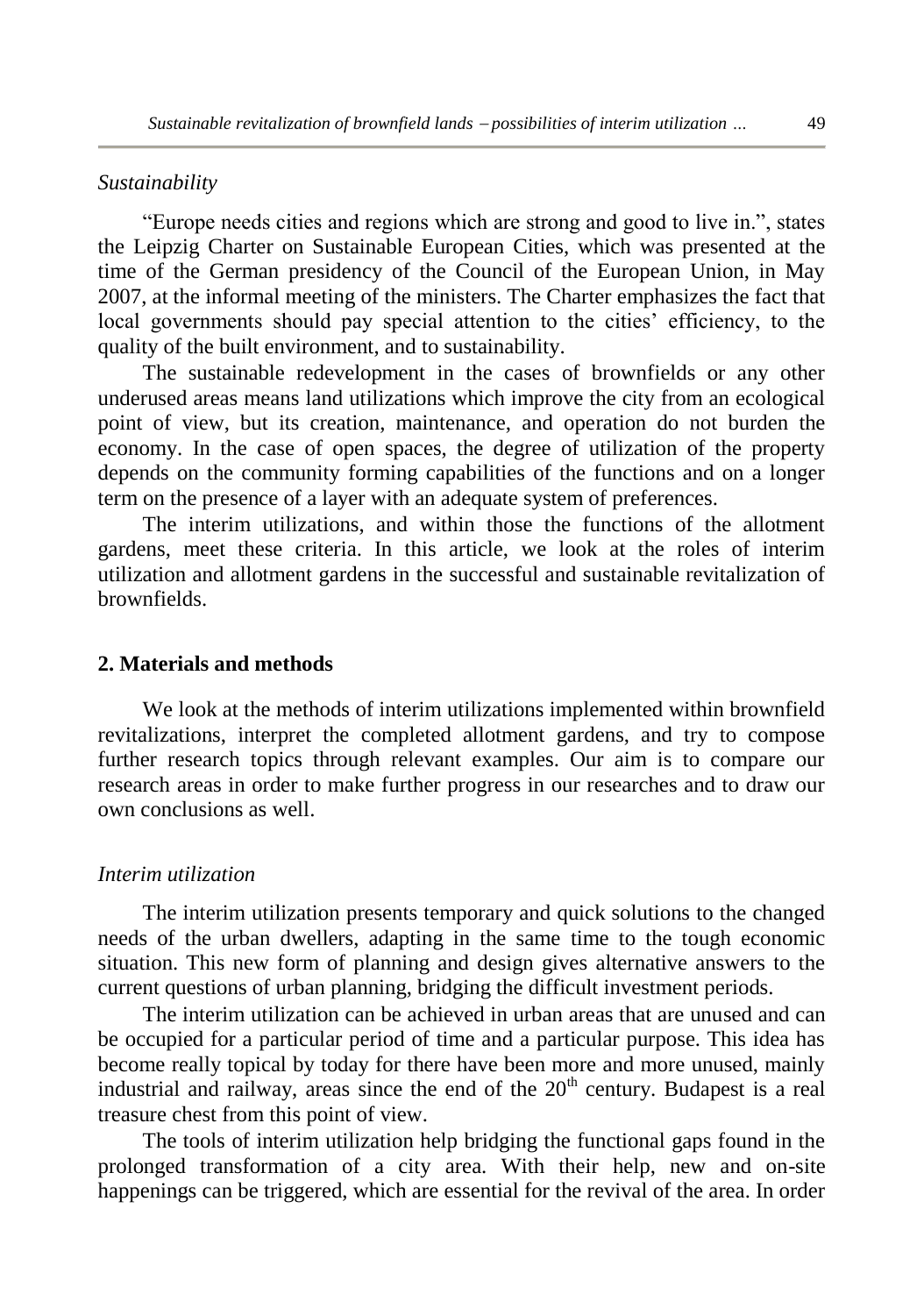to be successful, we need a functioning concept realized on the property, which can maintain interest for a sufficiently long period of time and which can create constant intense connection between the community and the site. Not only it creates a unique atmosphere, but it also gives time for the area to be incorporated into our own identity and can positively influence its perception. Although these utilizations are mostly temporary in the urban environment, they help the planning based on public participation and urge people to be more responsible for the shaping of their surroundings [3].

### **Definitions**

According to the Hungarian terminology: "Interim utilization means the temporary utilization under special conditions of territories and inner areas which are in transition between abandonment and future utilization." [4]

"Interim utilization falls between the original utilization of a particular territory (industrial, military, religious, etc.) and a new intended, in most of the cases yet to be determined use. Thus the interim utilization cannot be fully defined neither from the point of view of the activity or the time period of the utilization, nor from a legal perspective." [4]

For the sake of interpretability of interim utilization, we introduced more new notions. So, henceforward, within interim utilization, we are going to differentiate between temporary and transitional utilization.

In our interpretation, the interim utilization refers to the use of an area which – after a not yet foreseeable period of time – will be followed by another type of utilization, typically a greater investment. The location of the interim utilization is usually an abandoned area and because of temporality the architectural design is characterized by specific materials.

Temporary utilization is a form of interim utilization when a territory is used for a shorter period of time regardless of its past or future. Temporary usage usually means point-like events and in most of the cases the architectural and programme elements are terminated completely after the end of the utilization; they are changed and not used at all for the subsequent investments.

Transitional utilization is a type of interim utilization in which the present usage of the area is trying to make contact with the future and maybe the past usage as well. The significance of this utilization lays in the fact that it brings the area into the public consciousness before the future investment, and prepares its greeneries for a later use. Transitional uses generally have an overall programme and because of its continuity some of its elements can span into the stages after the bigger investments [3].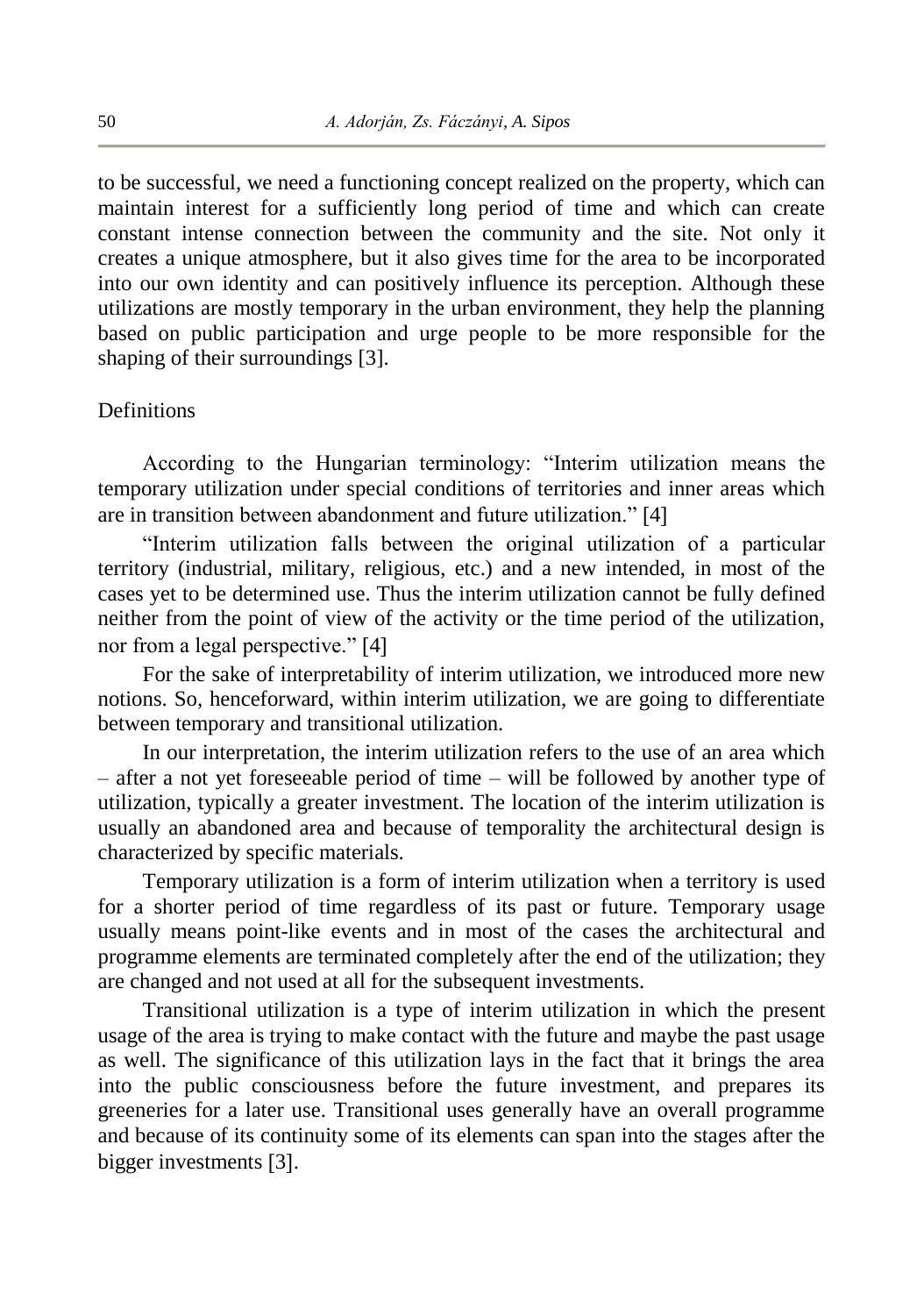## Examples

I would like to illustrate the interim utilization through two projects, one of which has already been completed and the other one is yet to be implemented. In both cases, the brownfields (the airport of Berlin and spare territories of Nyugati Railway Station in Budapest) present an ideal area for the complex projects that include allotment gardens and recreational open spaces.

## *Berlin, Tempelhof*

The interim utilization is at its peak in Germany and especially in Berlin. The number of completed projects is high, but their role within the city and their quality is even higher. The Tempelhof, the unused airport of Berlin, is an exemplary project of the city.

The interesting part of it is that the co-operation was so successful and the community"s needs were fulfilled to such an extent that when the interim utilization ended civil protests began to continue the project. Eventually, the city administration gave in and approved the established functions to be permanent; thus, the highly used large allotment gardens on the site continued to function as well. It is very likely that the allotment gardens played an important role in the life of the community, who managed to keep the territory for themselves even against the powerful market players.



Figure 1. Berlin,Tempelhof

## *Budapest, Nyugati Grund*

The interim utilization in Budapest is at its early stages; more complex projects only exist on the drawing table. There is a project devised for the 2-ha unused property of Nyugati Railway Station, which has become known as the Nyugati Grund.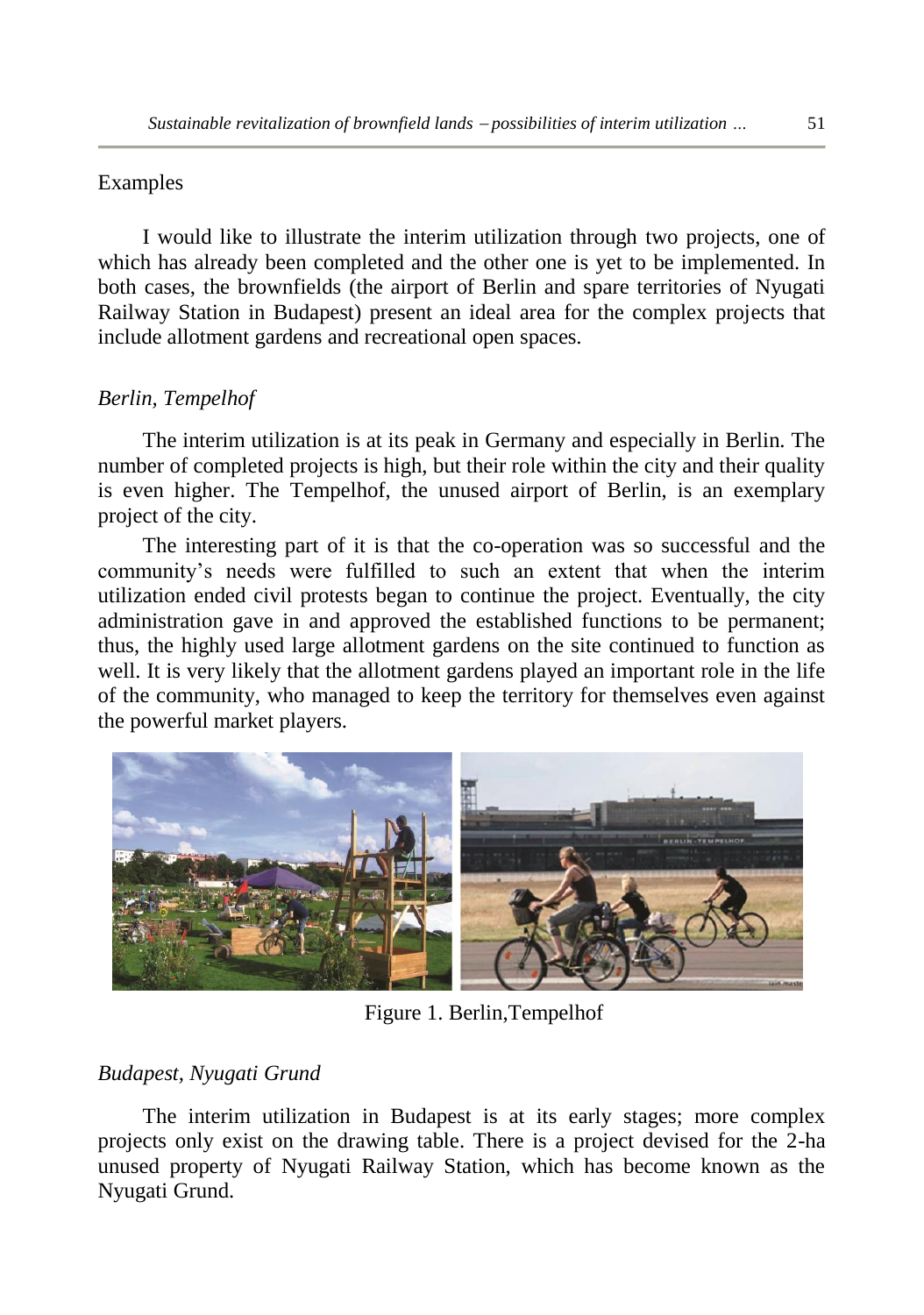This plan covers a span of eight years and is broken down to six stages. One of the most important elements of the design is the allotment gardens, which could generate a new community, thus creating new owners for the Grund.



Figure 2. Scheduling plan; Concept plan: Andrea Sipos: The temporary utilization of the Nyugati Grund

### *Community gardens*

According to the summary of the American Community Garden Association, a community garden can simply be seen as "any piece of land gardened by a group of people" [5]. There is a wide scale of different forms of urban agriculture such as the allotment and worker's gardens of the  $19<sup>th</sup>$  century in Europe, the war- and crisis gardens during the World Wars, or the subsistence farming of the "reborn" urban food production in Cuba at the end of the 1980s – besides the creative urban farming projects of the last decade. Actions of guerrilla-gardeners and the opening of the Bowery Houston Farm, as the first community garden in New York in the 1970s, were milestones on the way of citizen engagement in the creation of new public spaces, focusing on the generation of communities and reuse of vacant plots [6].

### **Definitions**

To formulate the relevant characteristic of community gardens, we can use Christina Liesegang"s definition: "community gardens as public or semi-public green spaces create certain urban or place qualities for the neighbourhood and for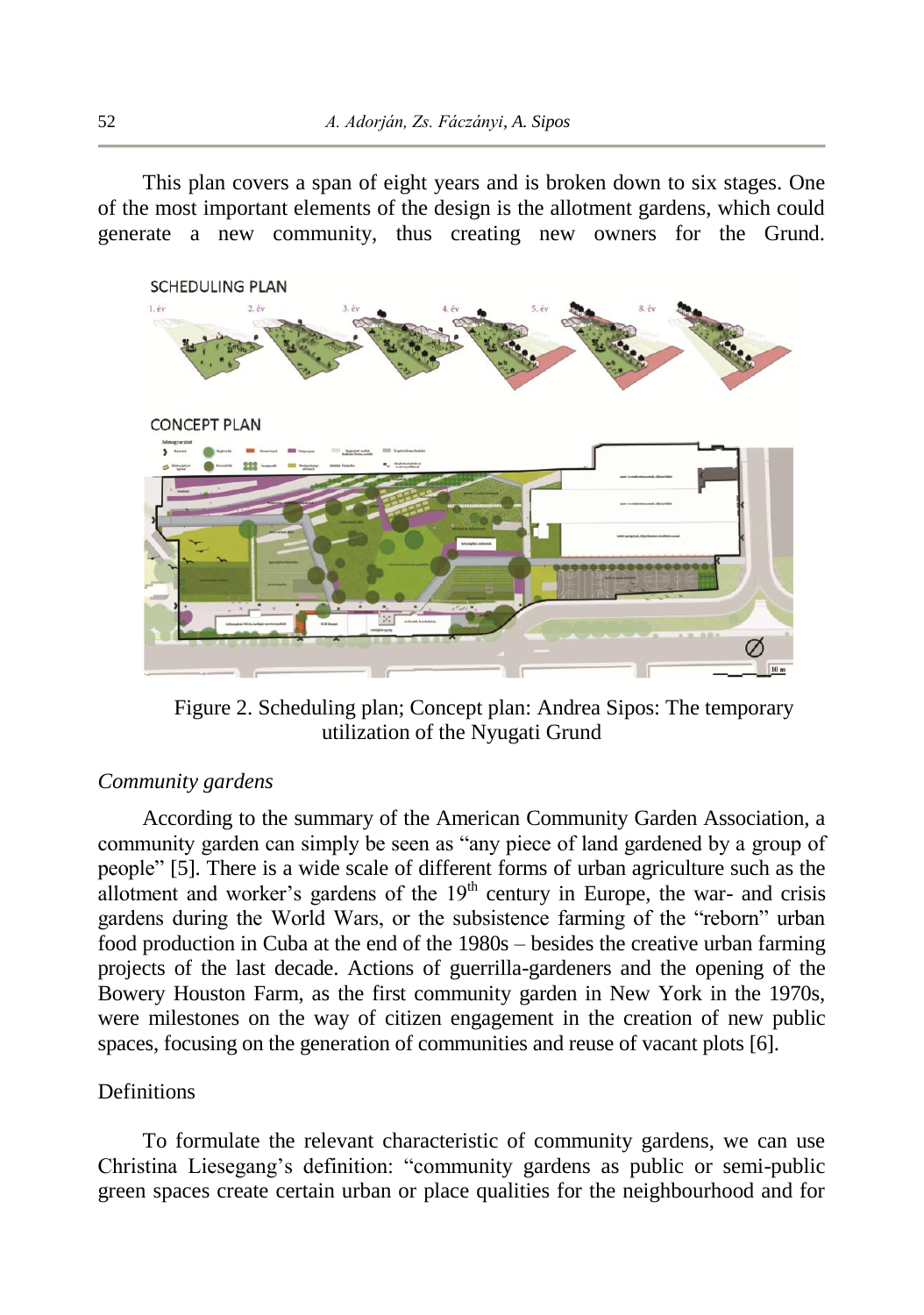the city in general. Most of the time, empty, abandoned land is used and upgraded and community spaces as well as access to urban nature are created" [7]. As she outlines, most of the cities have problems with the maintenance of public spaces because of decreasing financial resources and the insufficient presence and quality of neighbourhood communities. "Community gardens bring a different type of green spaces into the city. They contribute to the overall diversity, not only in the sense of enhancing the variety of plant and animal species, but also by, for example, enriching leisure possibilities of the inhabitants of urbanized areas. They are small-scale, low-tech and bottom-up initiatives that may have the potential to make a change on a much wider scale than in the area of their own." [8]

## Examples

 $\overline{\phantom{a}}$ 

## *Berlin, Prinzessinengärten*

Prinzessinengärten (Princess Gardens) is an example for the generated excellent urban quality at a pilot project started in the summer of 2009 at Moritzplatz in Berlin Kreuzberg, a site which had been a wasteland for over half a century. Along with friends, activists, and neighbours, the group cleared away rubbish, built transportable organic vegetable plots, and reaped the first fruits of their labour [9].



Figure 3. Berlin, Prinzessinengärten before and after

## *Budapest, KerthatárKert community garden*

"KerthatárKert" community garden was founded by the Contemporary Architectural Centre  $(KEK)^4$  at the south of Pest, getting the firm-owned, unused, partially concrete-covered territory. Participants of the neighbourhood intend to grow vegetables and also develop an educational area on one hundred parcels, each of them being 8 square meters.

<sup>&</sup>lt;sup>4</sup>The "Contemporary Architectural Centre" (KÉK) [10] and the "Urban Gardening Association" (VKE) [11] are the very active groups in the organization of community gardens in Budapest.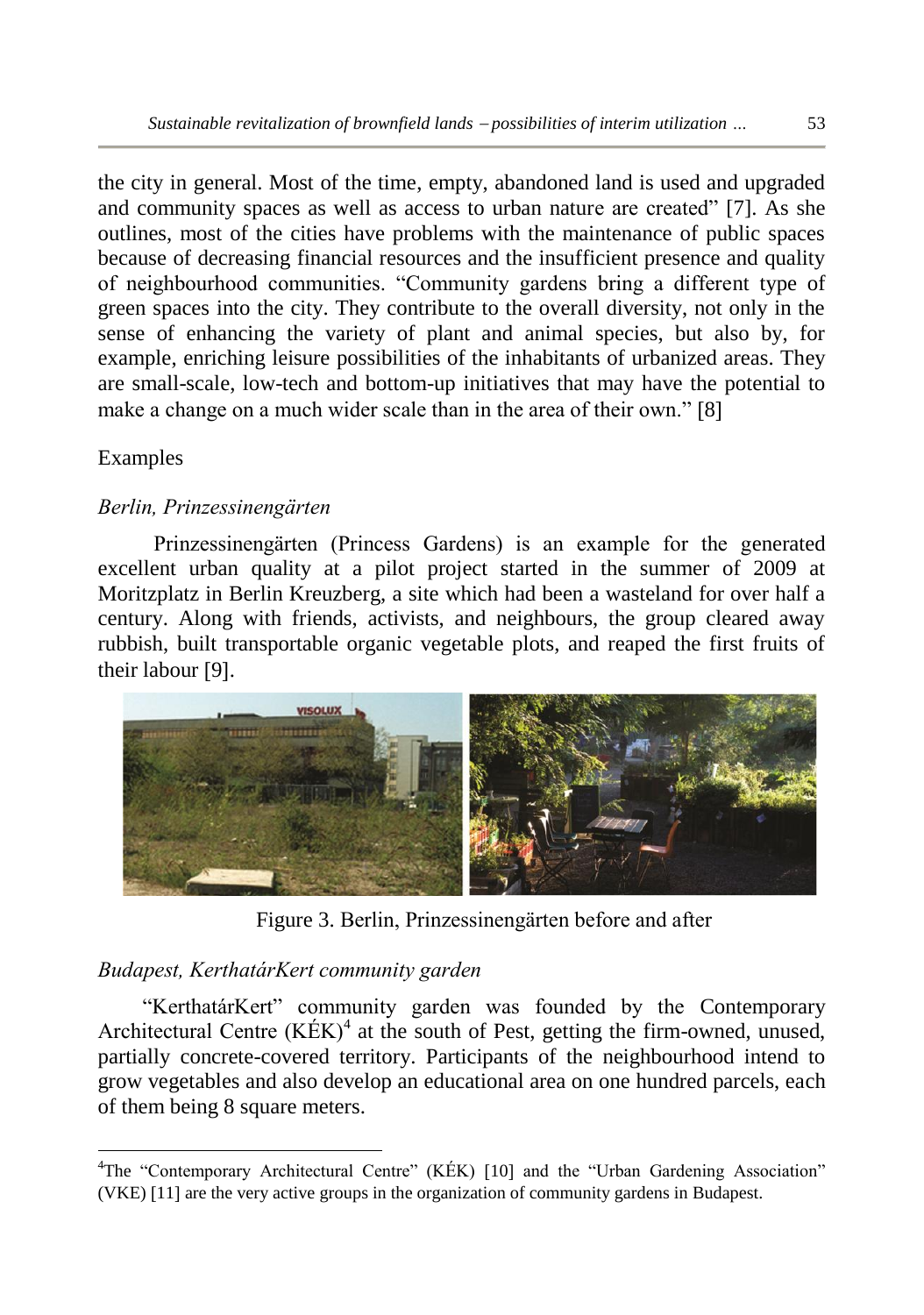

Figure 4. KerthatárKert community garden

### **3. Results**

The land requirements of allotment gardens can vary. The garden communities in Budapest usually prepare 25–80 individual seedbeds and create a common spice garden, a resting area on a 700–1000-m 2 plot. As brownfield developments are of a larger scale and mostly involve buildings that need rehabilitation, it would be interesting to implement further urban agricultural functions, such as aquaponic farming, seedling growing, and in-door farms using artificial lights. The more and more fashionable agricultural park could be adequate as well combining several functions of open space land use.

The production in the urban allotment gardens is usually irrespective of the soil; raised or mobile seedbeds are the most common. Thus, should the interim utilization be replaced by a real estate development, the garden can be relocated and it can be used with as much efficiency on brownfields as well since it is not affected by soil pollution. In such cases, gardening makes possible the simultaneous use of sites, and in the case of brownfields the rehabilitation of the potentially contaminated soil is also possible with the method of phytoremediation.

Analysing the position of community gardens in Budapest, we can draw conclusions on the conditions of their formation. Based on currently existing comparisons, the most telltale aspect is the correspondence between the position of the gardens and the type of residential area, which unequivocally shows that the presence of downtown gardens in numbers is significantly small, while the number of gardens around housing estates is much higher (Fig. 5. Budapest – dwelling areas according to the way of building-in) [6].

The delineation of urban community gardens" potentially contaminated soil, to revitalize the brownfields, may lead to further areas of development; the mobile or lifted planting beds, widely used in urban gardens, could be sustainable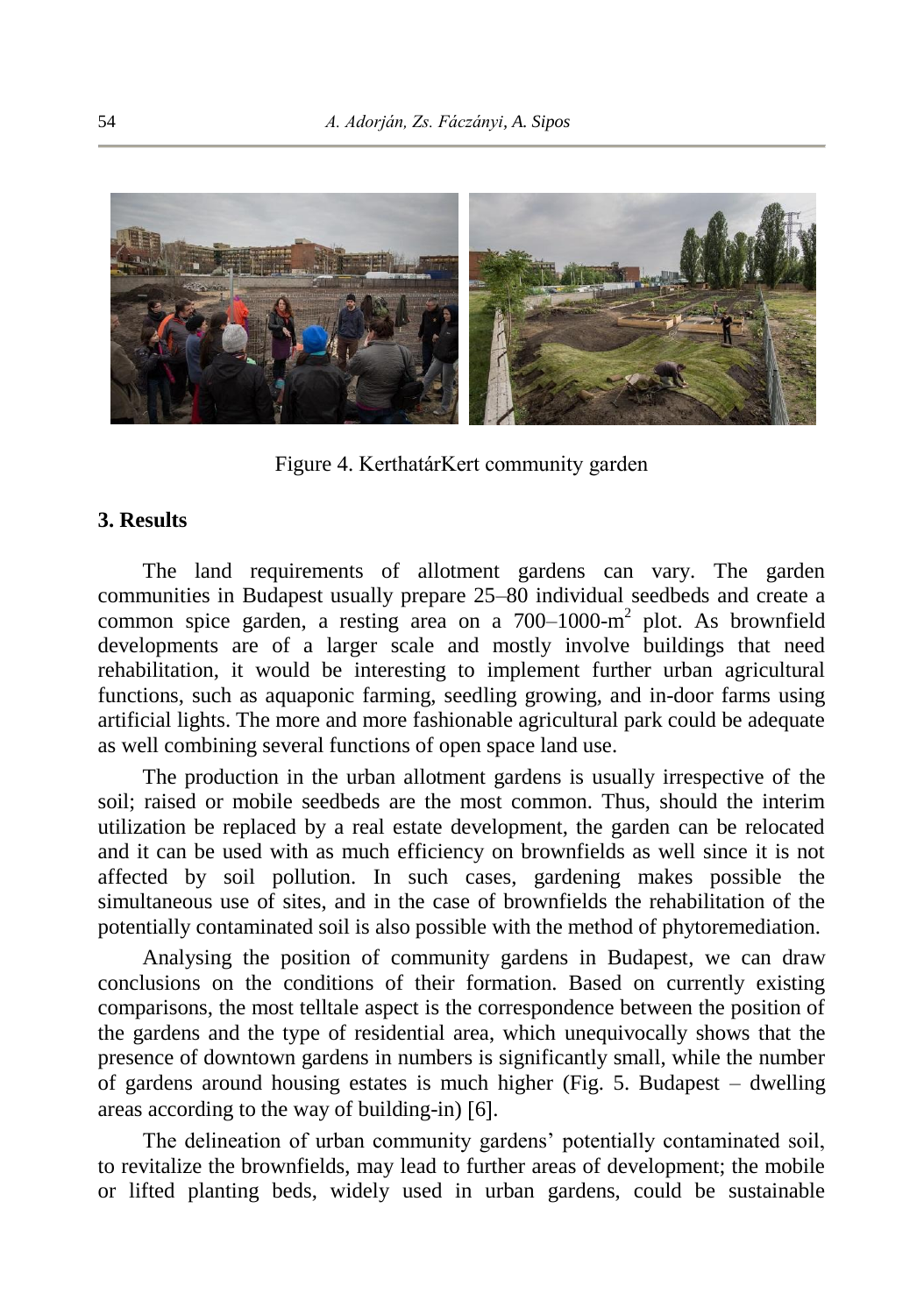alternatives for the conversion of such territories to green by plantation (Fig. 6. Budapest – soil contamination in brownfield areas).



Figure 5. Budapest – dwelling areas according to the way of building-in



Figure 6. Budapest – soil contamination in brownfield areas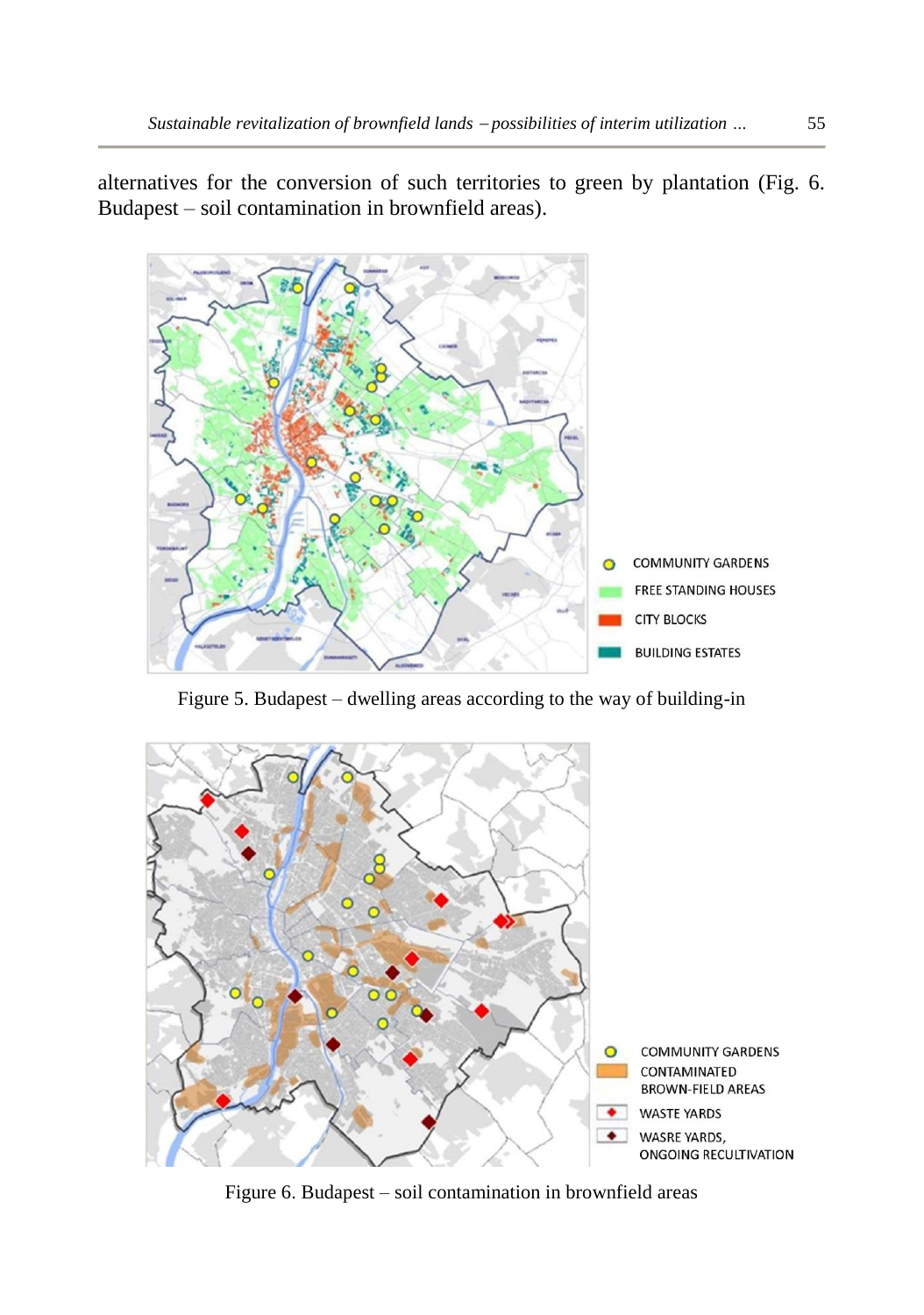### **4. Discussion and conclusions**

The presented territories can confirm that the brownfield areas present a great potential in development, their new position in the city enables new functions for them. Besides the buildings" function shift, the open spaces need transformation as well. One of the tools for their renewal as part of interim utilization can be the allotment gardens.

The advantages of the interim utilization and the function of the allotment gardens in the brownfield revitalizations is the strong community-building effect requiring low expenses while also improving the environmental quality of the area and the intensity of the greeneries.

Based on the examples examined, we can say that the community gardens demanding everyday presence will require more functions to be implemented, which can be recreational, cultural, and educational as well. A remarkable example is the agricultural park. Newly emerging needs during usage can give new directions to the brownfield redevelopments.

Based on the current research, our future aim is to examine which functions can be implemented in Budapest and which territories are suitable for these. It is also important, however, for the receptive social layer to be present besides the right territorial characteristics. Our research shows that the population density, social composition, and the underused brownfield areas together present the best potential for creating community gardens.

The research on the utilization of underused railway areas of Budapest could also be helpful [12]. Other temporarily utilized brownfield areas can be also connected to the radial-ringed greenery system formed on such railway territories. It would be worthwhile to examine that in the case of a project implementation which of the previously isolated areas become accessible again and thus usable for agricultural parks.

There are many possibilities and there is much to do. This article forms the basis of a common research that asks for a new system of criteria for the brownfield developments of Budapest.

### **References**

- 1 Bartha, G. (2004), Rehabilitációs megoldások az európai nagyvárosok barna övezetében (Rehabilitation solutions for European cities brownfields)*.* Budapest: MTA RKK KÉTI.
- [2a] Adorján, A. (2015), Creation and preservation of value with landscape design in post-industrial revitalization projects. Sapientia Hungarian University of Transylvania, Târgu-Mureş, Romania.
- 2b Adorján, A. (2015), Iparterületek revitalizációjának lehetőségei: sikeresség, fenntarthatóság és ezek eszközeinek elemzése megvalósult és külföldi példákon (The possibilities of revitalizing industrial areas: analysis of the success and sustainability of these assets). Budapest: Technical University of Budapest, Department of Urban Design; final thesis.